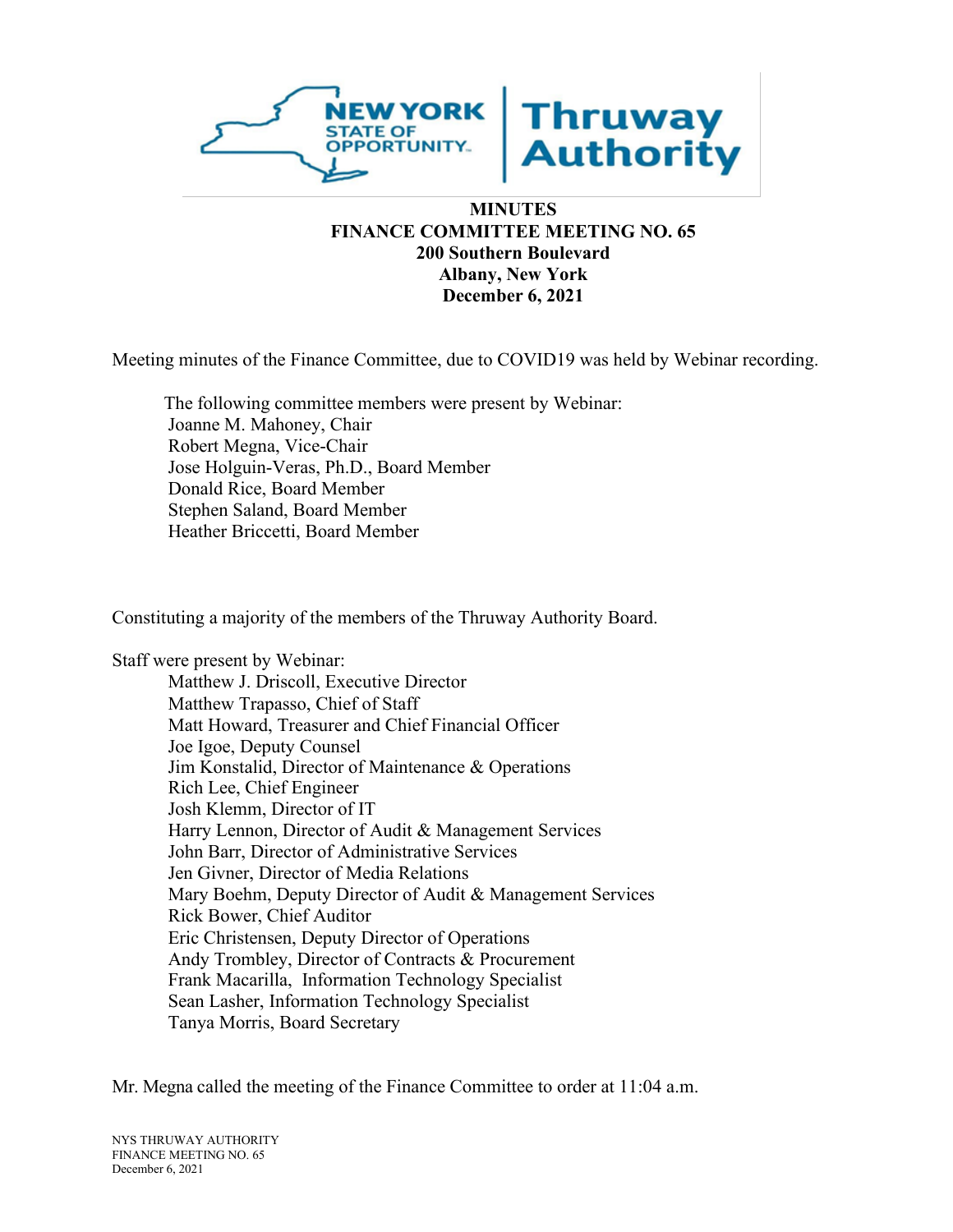Ms. Morris recorded the minutes as contained herein (public notice of the meeting had been given).

# **Item 1 Approval of Minutes of the Finance Committee Meeting No. 64**

 $\mathcal{L}_\mathcal{L}$  , which is a set of the set of the set of the set of the set of the set of the set of the set of the set of the set of the set of the set of the set of the set of the set of the set of the set of the set of

Upon motion duly made and seconded, the Finance Committee approved the minutes of the previous meeting held on September 20, 2021.

### **Item 2 Review and Approval of the Financial Reports for August & September 2021**

A discussion of the Financial Reports was undertaken by the members. The details of the presentation by Mr. Howard and Committee Members' comments and questions with respect thereto are included in the audio recording of the meeting maintained in the Authority's records.

Whereafter, upon motion duly made and seconded, the Finance Committee approved the Financial Reports for August & September 2021 and authorized their submission to the Authority Board for consideration.

### **Item 3 Investment Transactions –Third Quarter 2021**

The Committee reviewed the Authority's Investment Transactions – Third Quarter 2021. The details of the presentation by Mr. Howard and Committee Members' comments and questions with respect thereto are included in the audio recording of the meeting maintained in the Authority's records.

Whereafter, upon motion duly made and seconded, without any objections, the Finance Committee approved the Authority's Investment Transactions –Third Quarter 2021 and authorized its submission to the Authority Board for consideration.

#### **Item 4**

### **Approval of the 2021 Revised Budget and the 2022 Proposed Budget for the New York State Thruway Authority**

The Committee reviewed the Authority's 2021 Revised Budget and 2022 Proposed Budget. The details of the presentation by Mr. Howard and Committee Members' comments and questions with respect thereto are included in the audio recording of the meeting maintained in the Authority's records.

Whereafter, upon motion duly made and seconded, without any objections, the Finance Committee approved the Authority's 2021 Revised Budget and 2022 Proposed Budget and authorized its submission to the Authority Board for consideration.